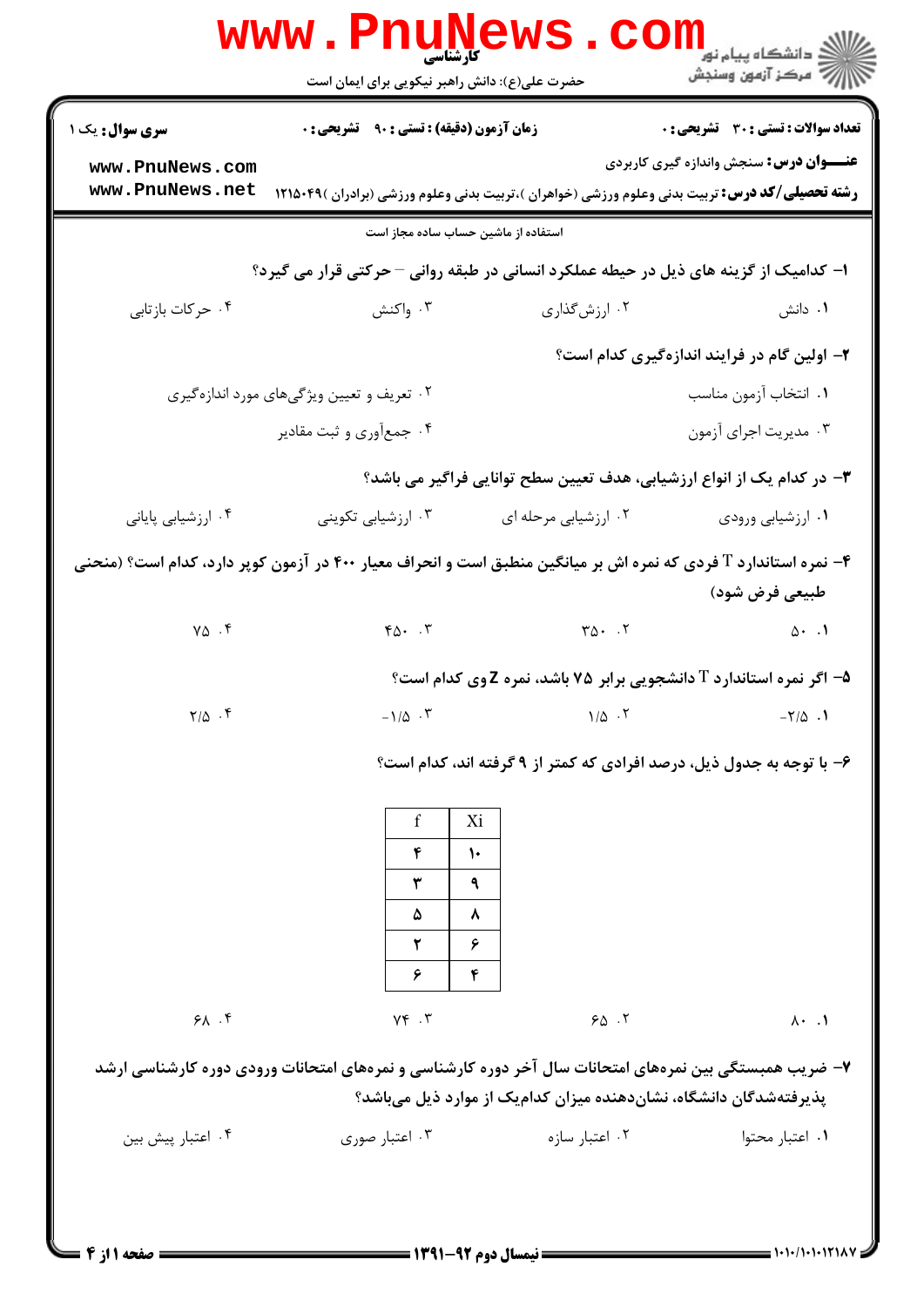|                                                                                                                                   | <b>WWW</b><br><b>کارشناسی</b><br>حضرت علی(ع): دانش راهبر نیکویی برای ایمان است                                                                            |                                                                            | ڪ دانشڪاه پيام نور ■<br>// مرکز آزمون وسنجش                                             |  |  |
|-----------------------------------------------------------------------------------------------------------------------------------|-----------------------------------------------------------------------------------------------------------------------------------------------------------|----------------------------------------------------------------------------|-----------------------------------------------------------------------------------------|--|--|
| <b>سری سوال : ۱ یک</b><br>www.PnuNews.com<br>www.PnuNews.net                                                                      | <b>زمان آزمون (دقیقه) : تستی : ۹۰ قشریحی : 0</b><br><b>رشته تحصیلی/کد درس:</b> تربیت بدنی وعلوم ورزشی (خواهران )،تربیت بدنی وعلوم ورزشی (برادران )۴۹×۱۲۱۵ |                                                                            | تعداد سوالات : تستى : 30 ٪ تشريحي : 0<br><b>عنـــوان درس:</b> سنجش واندازه گیری کاربردی |  |  |
| ۸– ضریب اعتبار آزمون، در صورتی که بین دو نیمه یک آزمون آمادگی جسمانی ۶۰ درصد همبستگی وجود داشته باشد،کدام<br>است؟                 |                                                                                                                                                           |                                                                            |                                                                                         |  |  |
| $\boldsymbol{\cdot} / \text{V}\boldsymbol{\Delta}$ . $\boldsymbol{\mathsf{F}}$                                                    | $\cdot/\Delta Y$ . T $\cdot$ $/Y$ $\cdot$ $/Y$ $\cdot$ $Y$                                                                                                |                                                                            | $\cdot/\Delta\mathsf{Y}$ . $\mathsf{V}$                                                 |  |  |
|                                                                                                                                   |                                                                                                                                                           | ۹- مربوط بودن و پایایی، دو ویژگی اصلی کدام یک از گزینههای ذیل میباشند؟     |                                                                                         |  |  |
| ۰۴ عینیت                                                                                                                          | ۰۳ ضریب تمیز                                                                                                                                              | ۰۲ ضریب دشواری                                                             | ۰۱ روایی                                                                                |  |  |
| +ا– زمانی که تعداد دانشجویان پاسخ دهنده به یک سوال ۱۲ نفر و تعداد کل دانشجویان ۲۰ نفر باشند، ضریب دشواری آزمون<br>مذکور کدام است؟ |                                                                                                                                                           |                                                                            |                                                                                         |  |  |
| ۰۴ درصد                                                                                                                           | ۰. ۶۰ درصد                                                                                                                                                | ۰.۲ درصد                                                                   | ۰.۱ ۴۰ درصد                                                                             |  |  |
|                                                                                                                                   |                                                                                                                                                           | ۱۱– کدامیک از موارد در خصوص روایی و پایایی صحیح میباشد؟                    |                                                                                         |  |  |
|                                                                                                                                   |                                                                                                                                                           | ۰۱ اگر آزمونی روایی داشته باشد، حتماً پایایی هم دارد.                      |                                                                                         |  |  |
|                                                                                                                                   |                                                                                                                                                           | ۰۲ روابط بین پایایی و روایی آزمون در استاندارد کردن آزمون ها کاربرد ندارد. |                                                                                         |  |  |
|                                                                                                                                   |                                                                                                                                                           |                                                                            | ۰۳ اگر آزمونی روایی نداشته باشد، حتماً پایایی دارد.                                     |  |  |
|                                                                                                                                   |                                                                                                                                                           |                                                                            | ۰۴ اگر آزمونی پایایی نداشته باشد، حتماً روایی دارد.                                     |  |  |
|                                                                                                                                   | ۱۲– کدام روش اندازهگیری درصد چربی بدن به عنوان روش سریع و نسبتاً ارزان برای ارزیابی پیکرسنجی در محیطهای میدانی                                            |                                                                            | مىباشد؟                                                                                 |  |  |
|                                                                                                                                   | ۰۲ روش تغییرات جابجایی هوا                                                                                                                                |                                                                            | ٠١ روش اشعه ايكس                                                                        |  |  |
|                                                                                                                                   | ۰۴ روش مقاومت بيوالكتريكي                                                                                                                                 |                                                                            | ۰۳ روش وزن کشی زیر آب                                                                   |  |  |
|                                                                                                                                   | ۱۳- طبق گفته لانگ فورد و جکسون معتبرترین و پایاترین روش اندازهگیری انعطافپذیری کدام است؟                                                                  |                                                                            |                                                                                         |  |  |
|                                                                                                                                   | ۰۲ اندازهگیری از طریق مشاهده                                                                                                                              |                                                                            | ۰۱ اندازهگیری با گونیامتر دستی                                                          |  |  |
|                                                                                                                                   | ۰۴ اندازهگیری از طریق عکسبرداری                                                                                                                           |                                                                            | ۰۳ اندازهگیری از طریق رادیوگرافی                                                        |  |  |
|                                                                                                                                   | ۱۴- محاسبه قدرت ترکیبی براساس کدام یک از انواع انقباضات عضله انجام می گیرد؟                                                                               |                                                                            |                                                                                         |  |  |
|                                                                                                                                   | ۰۲ انقباضات ایزوتونیک                                                                                                                                     |                                                                            | ٠١. انقباضات پويا                                                                       |  |  |
|                                                                                                                                   | ۰۴ انقباضات ایستا                                                                                                                                         |                                                                            | ۰۳ انقباضات ایزوکنیتیک                                                                  |  |  |
|                                                                                                                                   |                                                                                                                                                           |                                                                            |                                                                                         |  |  |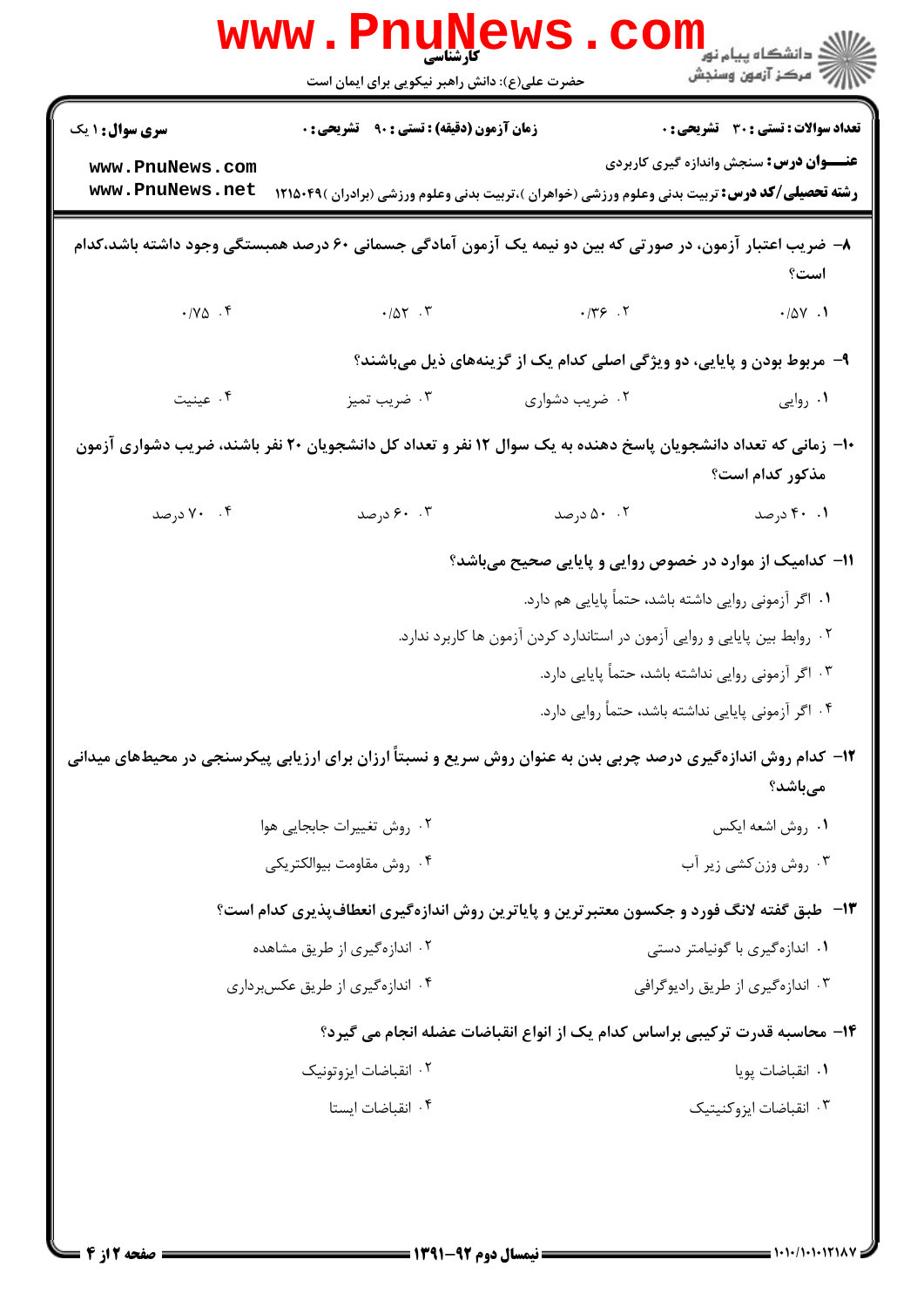|                                                                                                            | WWW.Pnung<br>حضرت علی(ع): دانش راهبر نیکویی برای ایمان است                                             |                                           | دانشگاه پیام نور<br>ایج دانشگاه پیام نور<br>ایج مرکز آزمون وسنجش                                                |  |  |
|------------------------------------------------------------------------------------------------------------|--------------------------------------------------------------------------------------------------------|-------------------------------------------|-----------------------------------------------------------------------------------------------------------------|--|--|
| <b>سری سوال : ۱ یک</b>                                                                                     | <b>زمان آزمون (دقیقه) : تستی : ۹۰٪ تشریحی : 0</b>                                                      |                                           | تعداد سوالات : تستى : 30 - تشريحي : 0                                                                           |  |  |
| www.PnuNews.com                                                                                            |                                                                                                        |                                           | <b>عنـــوان درس:</b> سنجش واندازه گیری کاربردی                                                                  |  |  |
| www.PnuNews.net                                                                                            | <b>رشته تحصیلی/کد درس:</b> تربیت بدنی وعلوم ورزشی (خواهران )،تربیت بدنی وعلوم ورزشی (برادران )۴۹×۱۲۱۵  |                                           |                                                                                                                 |  |  |
|                                                                                                            | ۱۵– آزمون آمادگی جسمانی مک کلوی برای اندازهگیری کدام فاکتور آمادگی جسمانی ورزشکاران استفاده میشود؟     |                                           |                                                                                                                 |  |  |
|                                                                                                            | ۰۲ سرعت عمومی                                                                                          |                                           | ١. قدرت عمومي                                                                                                   |  |  |
|                                                                                                            | ۰۴ انعطافپذیری عمومی                                                                                   |                                           | ۰۳ توان عمومی                                                                                                   |  |  |
|                                                                                                            |                                                                                                        |                                           | ۱۶– کدام یک از آزمونهای ذیل، آزمون تعدیل شده پله هاروارد می باشد؟                                               |  |  |
|                                                                                                            | ۰۲ آزمون پله کويين                                                                                     |                                           | ٠١. آزمون بالک                                                                                                  |  |  |
|                                                                                                            | ۰۴ آزمون راه رفتن راک پورت                                                                             |                                           | ۰۳ آزمون سلون                                                                                                   |  |  |
| 17- آزمون بیپ شامل دویدن پیوسته تا چه مسافتی می باشد؟                                                      |                                                                                                        |                                           |                                                                                                                 |  |  |
| ۰۰ ۸۰ متر                                                                                                  | ۰.۳ ۶۰ متر                                                                                             | ۰۲ متر                                    | ۰۱ ۲۰ متر                                                                                                       |  |  |
|                                                                                                            | ۱۸−۔ آزمون مارگاریا-کالامن برای اندازہگیری کدام فاکتور آمادگی جسمانی مورد استفادہ قرار میگیرد؟         |                                           |                                                                                                                 |  |  |
| ۰۴ چابکی                                                                                                   | ۰۳ استقامت                                                                                             | ۰۲ توان                                   | ۰۱ قدرت                                                                                                         |  |  |
|                                                                                                            | ۱۹- آزمون کشش عملکردی توسعه یافته، کدام فاکتور آمادگی جسمانی را اندازهگیری میکند؟                      |                                           |                                                                                                                 |  |  |
|                                                                                                            | ۰۲ تعادل ایستا                                                                                         |                                           | ٠١ تعادل پويا                                                                                                   |  |  |
|                                                                                                            | ۰۴ تعادل بر روی عرض چوب                                                                                |                                           | ۰۳ تعادل لک لک                                                                                                  |  |  |
|                                                                                                            | ۲۰- کدامیک از آزمونهای زیر، برای اندازه گیری چابکی مورد استفاده قرار میگیرد؟                           |                                           |                                                                                                                 |  |  |
| ۰۴ آزمون بورپي                                                                                             |                                                                                                        | ۰۲ آزمون وينگيت مسافت استان آزمون سلون ۲۰ | ۰۱ آزمون بروس                                                                                                   |  |  |
|                                                                                                            | <b>۲۱</b> - آزمون سرویس راسل و لانگ، برای اندازهگیری دقت در سرویس چه رشته ای مورد استفاده قرار میگیرد؟ |                                           |                                                                                                                 |  |  |
| ۰۴ تنيس روي ميز                                                                                            | تنيس $\cdot$ ۳                                                                                         | ۰۲ واليبال                                | ۰۱ بدمينتون                                                                                                     |  |  |
|                                                                                                            | ۲۲- گروه بندی همگن بر اساس صفت غیر مشترک، ویژگی کدام یک از انواع نمونه گیری به حساب میآید؟             |                                           |                                                                                                                 |  |  |
| ۰۴ هدفمند                                                                                                  |                                                                                                        |                                           | ۰۱ تصادفی ساده سال ۲۰ تصادفی ساده است و تصویر می شده ای می تصویر می کنیم از می کنیم که تصویر می کنیم که تصویر ک |  |  |
|                                                                                                            | ۲۳- رکورد دو ها و پرش ها در کدام دسته از انواع مقیاس ها طبقه بندی میگردند؟                             |                                           |                                                                                                                 |  |  |
| ۰۴ نسبی                                                                                                    | ۰۳ رتبه ای                                                                                             | ۰۲ فاصله ای                               | <b>۱.</b> اسمی                                                                                                  |  |  |
| ۲۴- تعداد دانشجویان سه کلاس به ترتیب ۳۰،۲۰ و ۴۰ نفر می باشد. اگر معدل نمرات درس سنجش دانشجویان این سه کلاس |                                                                                                        |                                           |                                                                                                                 |  |  |
| به ترتیب ۱۵،۱۰ و ۱۳ باشد، معدل کل دانشجویان این سه کلاس در درس سنجش کدام است؟                              |                                                                                                        |                                           |                                                                                                                 |  |  |
|                                                                                                            | 17.7                                                                                                   |                                           | $\sqrt{2}$ .                                                                                                    |  |  |
|                                                                                                            |                                                                                                        |                                           |                                                                                                                 |  |  |